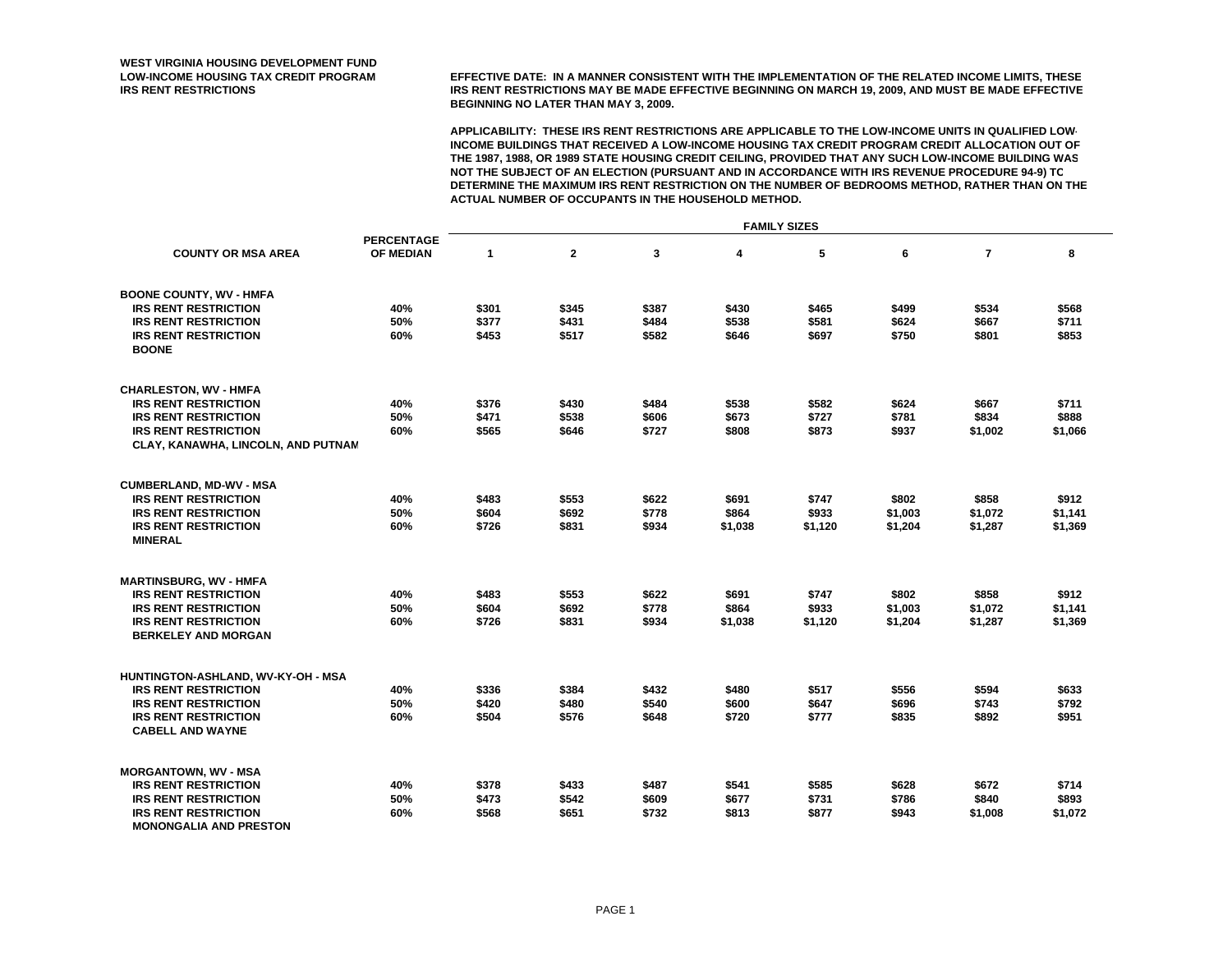**LOW-INCOME HOUSING TAX CREDIT PROGRAM EFFECTIVE DATE: IN A MANNER CONSISTENT WITH THE IMPLEMENTATION OF THE RELATED INCOME LIMITS, THESE IRS RENT RESTRICTIONS IRS RENT RESTRICTIONS MAY BE MADE EFFECTIVE BEGINNING ON MARCH 19, 2009, AND MUST BE MADE EFFECTIVE BEGINNING NO LATER THAN MAY 3, 2009.**

|                                                 |                                       | <b>FAMILY SIZES</b> |              |       |         |         |         |                |         |  |
|-------------------------------------------------|---------------------------------------|---------------------|--------------|-------|---------|---------|---------|----------------|---------|--|
| <b>COUNTY OR MSA AREA</b>                       | <b>PERCENTAGE</b><br><b>OF MEDIAN</b> | $\mathbf 1$         | $\mathbf{2}$ | 3     | 4       | 5       | 6       | $\overline{7}$ | 8       |  |
|                                                 |                                       |                     |              |       |         |         |         |                |         |  |
| PARKERSBURG-MARIETTA-VIENNA, WV-OH - MSA        |                                       |                     |              |       |         |         |         |                |         |  |
| <b>IRS RENT RESTRICTION</b>                     | 40%                                   | \$355               | \$406        | \$457 | \$508   | \$549   | \$589   | \$630          | \$672   |  |
| <b>IRS RENT RESTRICTION</b>                     | 50%                                   | \$444               | \$508        | \$572 | \$636   | \$687   | \$737   | \$788          | \$840   |  |
| <b>IRS RENT RESTRICTION</b>                     | 60%                                   | \$534               | \$610        | \$687 | \$763   | \$825   | \$885   | \$946          | \$1,008 |  |
| PLEASANTS, WIRT, AND WOOD                       |                                       |                     |              |       |         |         |         |                |         |  |
| JEFFERSON COUNTY, WV - HMFA                     |                                       |                     |              |       |         |         |         |                |         |  |
| <b>IRS RENT RESTRICTION</b>                     | 40%                                   | \$514               | \$588        | \$661 | \$735   | \$793   | \$852   | \$910          | \$969   |  |
| <b>IRS RENT RESTRICTION</b>                     | 50%                                   | \$643               | \$735        | \$827 | \$918   | \$992   | \$1,066 | \$1,138        | \$1,212 |  |
| <b>IRS RENT RESTRICTION</b><br><b>JEFFERSON</b> | 60%                                   | \$772               | \$882        | \$993 | \$1,102 | \$1,191 | \$1,279 | \$1,366        | \$1,455 |  |
| WEIRTON-STEUBENVILLE, WV-OH - MSA               |                                       |                     |              |       |         |         |         |                |         |  |
| <b>IRS RENT RESTRICTION</b>                     | 40%                                   | \$376               | \$429        | \$483 | \$537   | \$580   | \$624   | \$666          | \$709   |  |
| <b>IRS RENT RESTRICTION</b>                     | 50%                                   | \$471               | \$537        | \$604 | \$672   | \$726   | \$780   | \$833          | \$887   |  |
| <b>IRS RENT RESTRICTION</b>                     | 60%                                   | \$565               | \$645        | \$726 | \$807   | \$871   | \$936   | \$1,000        | \$1,065 |  |
| <b>BROOKE AND HANCOCK</b>                       |                                       |                     |              |       |         |         |         |                |         |  |
| <b>WHEELING, WV-OH - MSA</b>                    |                                       |                     |              |       |         |         |         |                |         |  |
| <b>IRS RENT RESTRICTION</b>                     | 40%                                   | \$336               | \$385        | \$433 | \$481   | \$520   | \$558   | \$597          | \$636   |  |
| <b>IRS RENT RESTRICTION</b>                     | 50%                                   | \$421               | \$482        | \$542 | \$602   | \$651   | \$698   | \$747          | \$795   |  |
| <b>IRS RENT RESTRICTION</b>                     | 60%                                   | \$505               | \$579        | \$651 | \$723   | \$781   | \$838   | \$897          | \$954   |  |
| <b>MARSHALL AND OHIO</b>                        |                                       |                     |              |       |         |         |         |                |         |  |
| <b>WINCHESTER, VA-WV - HMFA</b>                 |                                       |                     |              |       |         |         |         |                |         |  |
| <b>IRS RENT RESTRICTION</b>                     | 40%                                   | \$448               | \$513        | \$577 | \$642   | \$693   | \$744   | \$795          | \$846   |  |
| <b>IRS RENT RESTRICTION</b>                     | 50%                                   | \$561               | \$642        | \$722 | \$802   | \$866   | \$931   | \$994          | \$1,058 |  |
| <b>IRS RENT RESTRICTION</b><br><b>HAMPSHIRE</b> | 60%                                   | \$673               | \$771        | \$867 | \$963   | \$1,039 | \$1,117 | \$1,194        | \$1,270 |  |
| <b>BARBOUR, WV</b>                              |                                       |                     |              |       |         |         |         |                |         |  |
| <b>IRS RENT RESTRICTION</b>                     | 40%                                   | \$301               | \$345        | \$387 | \$430   | \$465   | \$499   | \$534          | \$568   |  |
| <b>IRS RENT RESTRICTION</b>                     | 50%                                   | \$377               | \$431        | \$484 | \$538   | \$581   | \$624   | \$667          | \$711   |  |
| <b>IRS RENT RESTRICTION</b>                     | 60%                                   | \$453               | \$517        | \$582 | \$646   | \$697   | \$750   | \$801          | \$853   |  |
| <b>BRAXTON, WV</b>                              |                                       |                     |              |       |         |         |         |                |         |  |
| <b>IRS RENT RESTRICTION</b>                     | 40%                                   | \$301               | \$345        | \$387 | \$430   | \$465   | \$499   | \$534          | \$568   |  |
| <b>IRS RENT RESTRICTION</b>                     | 50%                                   | \$377               | \$431        | \$484 | \$538   | \$581   | \$624   | \$667          | \$711   |  |
| <b>IRS RENT RESTRICTION</b>                     | 60%                                   | \$453               | \$517        | \$582 | \$646   | \$697   | \$750   | \$801          | \$853   |  |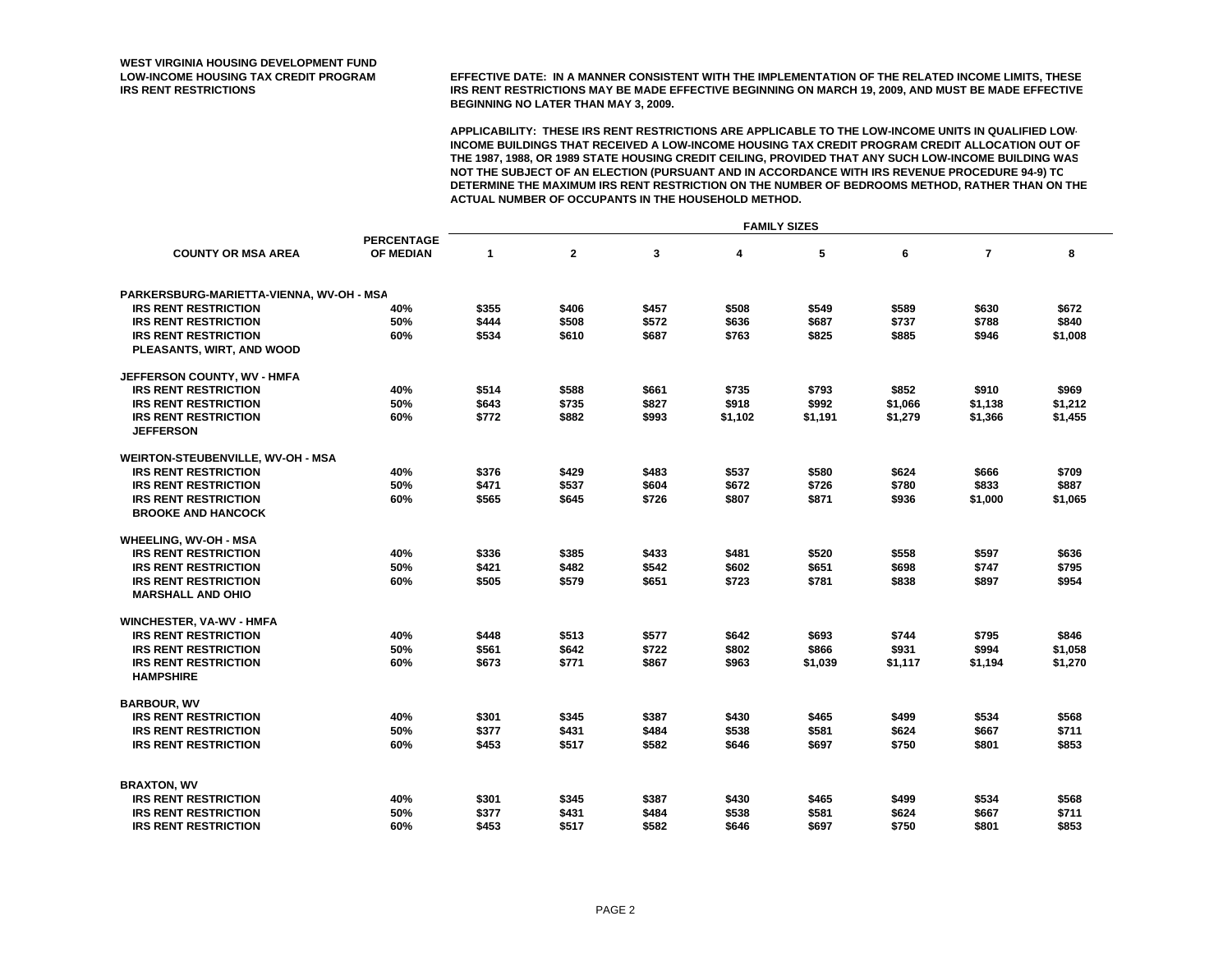**LOW-INCOME HOUSING TAX CREDIT PROGRAM EFFECTIVE DATE: IN A MANNER CONSISTENT WITH THE IMPLEMENTATION OF THE RELATED INCOME LIMITS, THESE IRS RENT RESTRICTIONS IRS RENT RESTRICTIONS MAY BE MADE EFFECTIVE BEGINNING ON MARCH 19, 2009, AND MUST BE MADE EFFECTIVE BEGINNING NO LATER THAN MAY 3, 2009.**

|                             |                   | <b>FAMILY SIZES</b> |                |       |       |       |       |                |       |  |
|-----------------------------|-------------------|---------------------|----------------|-------|-------|-------|-------|----------------|-------|--|
|                             | <b>PERCENTAGE</b> |                     |                |       |       |       |       |                |       |  |
| <b>COUNTY OR MSA AREA</b>   | OF MEDIAN         | $\mathbf{1}$        | $\overline{2}$ | 3     | 4     | 5     | 6     | $\overline{7}$ | 8     |  |
| <b>CALHOUN, WV</b>          |                   |                     |                |       |       |       |       |                |       |  |
| <b>IRS RENT RESTRICTION</b> | 40%               | \$301               | \$345          | \$387 | \$430 | \$465 | \$499 | \$534          | \$568 |  |
| <b>IRS RENT RESTRICTION</b> | 50%               | \$377               | \$431          | \$484 | \$538 | \$581 | \$624 | \$667          | \$711 |  |
| <b>IRS RENT RESTRICTION</b> | 60%               | \$453               | \$517          | \$582 | \$646 | \$697 | \$750 | \$801          | \$853 |  |
| <b>DODDRIDGE, WV</b>        |                   |                     |                |       |       |       |       |                |       |  |
| <b>IRS RENT RESTRICTION</b> | 40%               | \$301               | \$345          | \$387 | \$430 | \$465 | \$499 | \$534          | \$568 |  |
| <b>IRS RENT RESTRICTION</b> | 50%               | \$377               | \$431          | \$484 | \$538 | \$581 | \$624 | \$667          | \$711 |  |
| <b>IRS RENT RESTRICTION</b> | 60%               | \$453               | \$517          | \$582 | \$646 | \$697 | \$750 | \$801          | \$853 |  |
| <b>FAYETTE, WV</b>          |                   |                     |                |       |       |       |       |                |       |  |
| <b>IRS RENT RESTRICTION</b> | 40%               | \$301               | \$345          | \$387 | \$430 | \$465 | \$499 | \$534          | \$568 |  |
| <b>IRS RENT RESTRICTION</b> | 50%               | \$377               | \$431          | \$484 | \$538 | \$581 | \$624 | \$667          | \$711 |  |
| <b>IRS RENT RESTRICTION</b> | 60%               | \$453               | \$517          | \$582 | \$646 | \$697 | \$750 | \$801          | \$853 |  |
|                             |                   |                     |                |       |       |       |       |                |       |  |
| GILMER, WV                  |                   |                     |                |       |       |       |       |                |       |  |
| <b>IRS RENT RESTRICTION</b> | 40%               | \$301               | \$345          | \$387 | \$430 | \$465 | \$499 | \$534          | \$568 |  |
| <b>IRS RENT RESTRICTION</b> | 50%               | \$377               | \$431          | \$484 | \$538 | \$581 | \$624 | \$667          | \$711 |  |
| <b>IRS RENT RESTRICTION</b> | 60%               | \$453               | \$517          | \$582 | \$646 | \$697 | \$750 | \$801          | \$853 |  |
| <b>GRANT, WV</b>            |                   |                     |                |       |       |       |       |                |       |  |
| <b>IRS RENT RESTRICTION</b> | 40%               | \$315               | \$360          | \$405 | \$450 | \$486 | \$522 | \$558          | \$594 |  |
| <b>IRS RENT RESTRICTION</b> | 50%               | \$393               | \$450          | \$506 | \$562 | \$607 | \$652 | \$697          | \$742 |  |
| <b>IRS RENT RESTRICTION</b> | 60%               | \$472               | \$540          | \$607 | \$675 | \$729 | \$783 | \$837          | \$891 |  |
| <b>GREENBRIER, WV</b>       |                   |                     |                |       |       |       |       |                |       |  |
| <b>IRS RENT RESTRICTION</b> | 40%               | \$309               | \$354          | \$397 | \$441 | \$477 | \$513 | \$547          | \$582 |  |
| <b>IRS RENT RESTRICTION</b> | 50%               | \$386               | \$442          | \$497 | \$552 | \$596 | \$641 | \$684          | \$728 |  |
| <b>IRS RENT RESTRICTION</b> | 60%               | \$463               | \$531          | \$597 | \$663 | \$715 | \$769 | \$822          | \$874 |  |
| HARDY, WV                   |                   |                     |                |       |       |       |       |                |       |  |
| <b>IRS RENT RESTRICTION</b> | 40%               | \$343               | \$393          | \$441 | \$490 | \$529 | \$570 | \$609          | \$648 |  |
| <b>IRS RENT RESTRICTION</b> | 50%               | \$429               | \$491          | \$552 | \$613 | \$662 | \$712 | \$761          | \$810 |  |
| <b>IRS RENT RESTRICTION</b> | 60%               | \$516               | \$589          | \$663 | \$736 | \$795 | \$855 | \$913          | \$972 |  |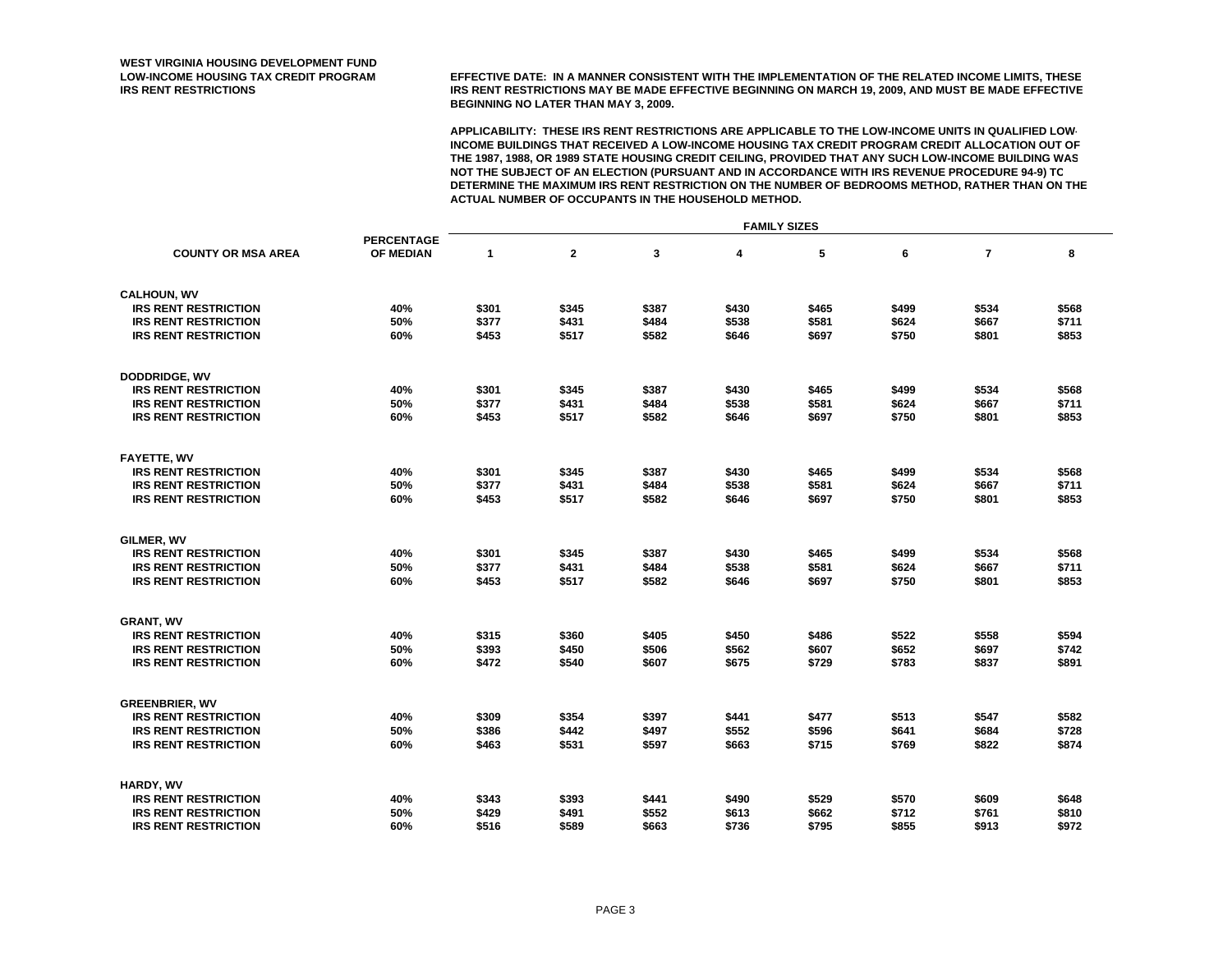**LOW-INCOME HOUSING TAX CREDIT PROGRAM EFFECTIVE DATE: IN A MANNER CONSISTENT WITH THE IMPLEMENTATION OF THE RELATED INCOME LIMITS, THESE IRS RENT RESTRICTIONS IRS RENT RESTRICTIONS MAY BE MADE EFFECTIVE BEGINNING ON MARCH 19, 2009, AND MUST BE MADE EFFECTIVE BEGINNING NO LATER THAN MAY 3, 2009.**

|                             |                   | <b>FAMILY SIZES</b> |                |       |       |       |       |                |       |  |
|-----------------------------|-------------------|---------------------|----------------|-------|-------|-------|-------|----------------|-------|--|
|                             | <b>PERCENTAGE</b> |                     |                |       |       |       |       |                |       |  |
| <b>COUNTY OR MSA AREA</b>   | OF MEDIAN         | $\mathbf{1}$        | $\overline{2}$ | 3     | 4     | 5     | 6     | $\overline{7}$ | 8     |  |
| <b>HARRISON, WV</b>         |                   |                     |                |       |       |       |       |                |       |  |
| <b>IRS RENT RESTRICTION</b> | 40%               | \$342               | \$391          | \$441 | \$489 | \$528 | \$567 | \$607          | \$646 |  |
| <b>IRS RENT RESTRICTION</b> | 50%               | \$428               | \$489          | \$551 | \$612 | \$661 | \$709 | \$759          | \$808 |  |
| <b>IRS RENT RESTRICTION</b> | 60%               | \$514               | \$588          | \$661 | \$735 | \$793 | \$852 | \$912          | \$970 |  |
| <b>JACKSON, WV</b>          |                   |                     |                |       |       |       |       |                |       |  |
| <b>IRS RENT RESTRICTION</b> | 40%               | \$343               | \$393          | \$441 | \$490 | \$529 | \$570 | \$609          | \$648 |  |
| <b>IRS RENT RESTRICTION</b> | 50%               | \$429               | \$491          | \$552 | \$613 | \$662 | \$712 | \$761          | \$810 |  |
| <b>IRS RENT RESTRICTION</b> | 60%               | \$516               | \$589          | \$663 | \$736 | \$795 | \$855 | \$913          | \$972 |  |
| LEWIS, WV                   |                   |                     |                |       |       |       |       |                |       |  |
| <b>IRS RENT RESTRICTION</b> | 40%               | \$301               | \$345          | \$387 | \$430 | \$465 | \$499 | \$534          | \$568 |  |
| <b>IRS RENT RESTRICTION</b> | 50%               | \$377               | \$431          | \$484 | \$538 | \$581 | \$624 | \$667          | \$711 |  |
| <b>IRS RENT RESTRICTION</b> | 60%               | \$453               | \$517          | \$582 | \$646 | \$697 | \$750 | \$801          | \$853 |  |
| <b>LOGAN, WV</b>            |                   |                     |                |       |       |       |       |                |       |  |
| <b>IRS RENT RESTRICTION</b> | 40%               | \$301               | \$345          | \$387 | \$430 | \$465 | \$499 | \$534          | \$568 |  |
| <b>IRS RENT RESTRICTION</b> | 50%               | \$377               | \$431          | \$484 | \$538 | \$581 | \$624 | \$667          | \$711 |  |
| <b>IRS RENT RESTRICTION</b> | 60%               | \$453               | \$517          | \$582 | \$646 | \$697 | \$750 | \$801          | \$853 |  |
| <b>MCDOWELL, WV</b>         |                   |                     |                |       |       |       |       |                |       |  |
| <b>IRS RENT RESTRICTION</b> | 40%               | \$301               | \$345          | \$387 | \$430 | \$465 | \$499 | \$534          | \$568 |  |
| <b>IRS RENT RESTRICTION</b> | 50%               | \$377               | \$431          | \$484 | \$538 | \$581 | \$624 | \$667          | \$711 |  |
| <b>IRS RENT RESTRICTION</b> | 60%               | \$453               | \$517          | \$582 | \$646 | \$697 | \$750 | \$801          | \$853 |  |
| <b>MARION, WV</b>           |                   |                     |                |       |       |       |       |                |       |  |
| <b>IRS RENT RESTRICTION</b> | 40%               | \$339               | \$387          | \$435 | \$483 | \$522 | \$561 | \$600          | \$639 |  |
| <b>IRS RENT RESTRICTION</b> | 50%               | \$423               | \$483          | \$544 | \$604 | \$653 | \$701 | \$750          | \$798 |  |
| <b>IRS RENT RESTRICTION</b> | 60%               | \$508               | \$580          | \$654 | \$726 | \$784 | \$841 | \$900          | \$958 |  |
| <b>MASON, WV</b>            |                   |                     |                |       |       |       |       |                |       |  |
| <b>IRS RENT RESTRICTION</b> | 40%               | \$306               | \$349          | \$393 | \$436 | \$471 | \$507 | \$541          | \$576 |  |
| <b>IRS RENT RESTRICTION</b> | 50%               | \$382               | \$437          | \$491 | \$546 | \$589 | \$633 | \$677          | \$721 |  |
| <b>IRS RENT RESTRICTION</b> | 60%               | \$459               | \$525          | \$589 | \$655 | \$708 | \$760 | \$813          | \$865 |  |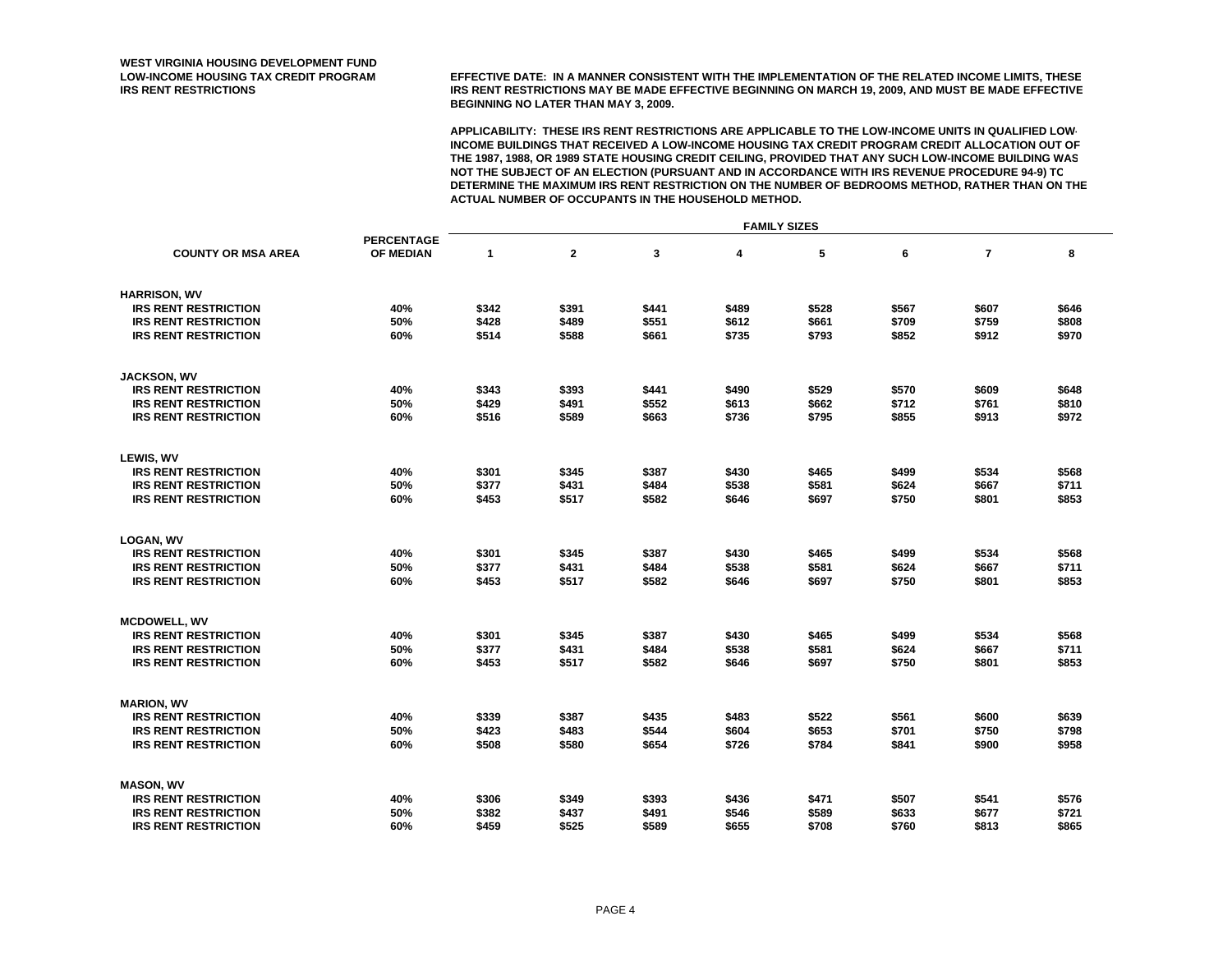**LOW-INCOME HOUSING TAX CREDIT PROGRAM EFFECTIVE DATE: IN A MANNER CONSISTENT WITH THE IMPLEMENTATION OF THE RELATED INCOME LIMITS, THESE IRS RENT RESTRICTIONS IRS RENT RESTRICTIONS MAY BE MADE EFFECTIVE BEGINNING ON MARCH 19, 2009, AND MUST BE MADE EFFECTIVE BEGINNING NO LATER THAN MAY 3, 2009.**

|                             |                   | <b>FAMILY SIZES</b> |              |       |       |       |       |                |       |  |
|-----------------------------|-------------------|---------------------|--------------|-------|-------|-------|-------|----------------|-------|--|
|                             | <b>PERCENTAGE</b> |                     |              |       |       |       |       |                |       |  |
| <b>COUNTY OR MSA AREA</b>   | OF MEDIAN         | $\mathbf{1}$        | $\mathbf{2}$ | 3     | 4     | 5     | 6     | $\overline{7}$ | 8     |  |
| <b>MERCER, WV</b>           |                   |                     |              |       |       |       |       |                |       |  |
| <b>IRS RENT RESTRICTION</b> | 40%               | \$306               | \$351        | \$394 | \$438 | \$474 | \$508 | \$543          | \$579 |  |
| <b>IRS RENT RESTRICTION</b> | 50%               | \$383               | \$438        | \$493 | \$548 | \$592 | \$636 | \$679          | \$723 |  |
| <b>IRS RENT RESTRICTION</b> | 60%               | \$460               | \$526        | \$592 | \$658 | \$711 | \$763 | \$816          | \$868 |  |
| <b>MINGO, WV</b>            |                   |                     |              |       |       |       |       |                |       |  |
| <b>IRS RENT RESTRICTION</b> | 40%               | \$301               | \$345        | \$387 | \$430 | \$465 | \$499 | \$534          | \$568 |  |
| <b>IRS RENT RESTRICTION</b> | 50%               | \$377               | \$431        | \$484 | \$538 | \$581 | \$624 | \$667          | \$711 |  |
| <b>IRS RENT RESTRICTION</b> | 60%               | \$453               | \$517        | \$582 | \$646 | \$697 | \$750 | \$801          | \$853 |  |
| <b>MONROE, WV</b>           |                   |                     |              |       |       |       |       |                |       |  |
| <b>IRS RENT RESTRICTION</b> | 40%               | \$327               | \$373        | \$420 | \$468 | \$504 | \$543 | \$579          | \$618 |  |
| <b>IRS RENT RESTRICTION</b> | 50%               | \$409               | \$467        | \$526 | \$585 | \$631 | \$678 | \$724          | \$772 |  |
| <b>IRS RENT RESTRICTION</b> | 60%               | \$492               | \$561        | \$631 | \$702 | \$757 | \$814 | \$870          | \$927 |  |
| <b>NICHOLAS, WV</b>         |                   |                     |              |       |       |       |       |                |       |  |
| <b>IRS RENT RESTRICTION</b> | 40%               | \$301               | \$345        | \$387 | \$430 | \$465 | \$499 | \$534          | \$568 |  |
| <b>IRS RENT RESTRICTION</b> | 50%               | \$377               | \$431        | \$484 | \$538 | \$581 | \$624 | \$667          | \$711 |  |
| <b>IRS RENT RESTRICTION</b> | 60%               | \$453               | \$517        | \$582 | \$646 | \$697 | \$750 | \$801          | \$853 |  |
| <b>PENDLETON, WV</b>        |                   |                     |              |       |       |       |       |                |       |  |
| <b>IRS RENT RESTRICTION</b> | 40%               | \$324               | \$369        | \$417 | \$462 | \$499 | \$537 | \$573          | \$610 |  |
| <b>IRS RENT RESTRICTION</b> | 50%               | \$405               | \$462        | \$521 | \$578 | \$624 | \$671 | \$717          | \$763 |  |
| <b>IRS RENT RESTRICTION</b> | 60%               | \$486               | \$555        | \$625 | \$694 | \$750 | \$805 | \$861          | \$916 |  |
| POCAHONTAS, WV              |                   |                     |              |       |       |       |       |                |       |  |
| <b>IRS RENT RESTRICTION</b> | 40%               | \$301               | \$345        | \$387 | \$430 | \$465 | \$499 | \$534          | \$568 |  |
| <b>IRS RENT RESTRICTION</b> | 50%               | \$377               | \$431        | \$484 | \$538 | \$581 | \$624 | \$667          | \$711 |  |
| <b>IRS RENT RESTRICTION</b> | 60%               | \$453               | \$517        | \$582 | \$646 | \$697 | \$750 | \$801          | \$853 |  |
| <b>RALEIGH, WV</b>          |                   |                     |              |       |       |       |       |                |       |  |
| <b>IRS RENT RESTRICTION</b> | 40%               | \$336               | \$385        | \$433 | \$481 | \$520 | \$558 | \$597          | \$636 |  |
| <b>IRS RENT RESTRICTION</b> | 50%               | \$421               | \$482        | \$542 | \$602 | \$651 | \$698 | \$747          | \$795 |  |
| <b>IRS RENT RESTRICTION</b> | 60%               | \$505               | \$579        | \$651 | \$723 | \$781 | \$838 | \$897          | \$954 |  |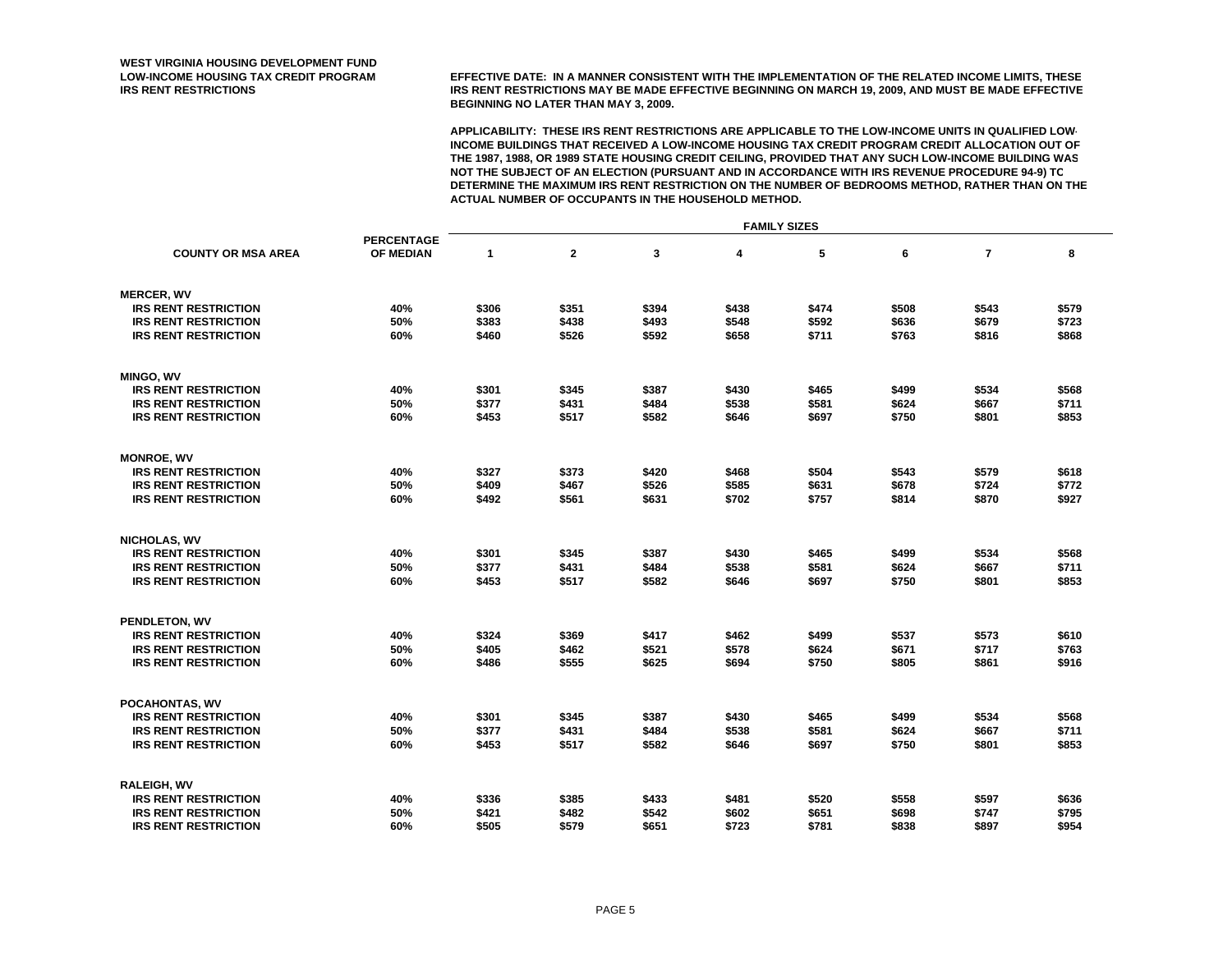**LOW-INCOME HOUSING TAX CREDIT PROGRAM EFFECTIVE DATE: IN A MANNER CONSISTENT WITH THE IMPLEMENTATION OF THE RELATED INCOME LIMITS, THESE IRS RENT RESTRICTIONS IRS RENT RESTRICTIONS MAY BE MADE EFFECTIVE BEGINNING ON MARCH 19, 2009, AND MUST BE MADE EFFECTIVE BEGINNING NO LATER THAN MAY 3, 2009.**

|                             |                                | <b>FAMILY SIZES</b> |              |       |       |       |       |                |       |  |
|-----------------------------|--------------------------------|---------------------|--------------|-------|-------|-------|-------|----------------|-------|--|
|                             | <b>PERCENTAGE</b><br>OF MEDIAN |                     |              |       |       |       |       |                |       |  |
| <b>COUNTY OR MSA AREA</b>   |                                | $\mathbf 1$         | $\mathbf{2}$ | 3     | 4     | 5     | 6     | $\overline{7}$ | 8     |  |
| <b>RANDOLPH, WV</b>         |                                |                     |              |       |       |       |       |                |       |  |
| <b>IRS RENT RESTRICTION</b> | 40%                            | \$306               | \$351        | \$394 | \$438 | \$474 | \$508 | \$543          | \$579 |  |
| <b>IRS RENT RESTRICTION</b> | 50%                            | \$383               | \$438        | \$493 | \$548 | \$592 | \$636 | \$679          | \$723 |  |
| <b>IRS RENT RESTRICTION</b> | 60%                            | \$460               | \$526        | \$592 | \$658 | \$711 | \$763 | \$816          | \$868 |  |
| <b>RITCHIE, WV</b>          |                                |                     |              |       |       |       |       |                |       |  |
| <b>IRS RENT RESTRICTION</b> | 40%                            | \$322               | \$369        | \$415 | \$462 | \$498 | \$535 | \$573          | \$609 |  |
| <b>IRS RENT RESTRICTION</b> | 50%                            | \$403               | \$462        | \$519 | \$577 | \$623 | \$669 | \$716          | \$762 |  |
| <b>IRS RENT RESTRICTION</b> | 60%                            | \$484               | \$555        | \$624 | \$693 | \$748 | \$804 | \$859          | \$915 |  |
| <b>ROANE, WV</b>            |                                |                     |              |       |       |       |       |                |       |  |
| <b>IRS RENT RESTRICTION</b> | 40%                            | \$301               | \$345        | \$387 | \$430 | \$465 | \$499 | \$534          | \$568 |  |
| <b>IRS RENT RESTRICTION</b> | 50%                            | \$377               | \$431        | \$484 | \$538 | \$581 | \$624 | \$667          | \$711 |  |
| <b>IRS RENT RESTRICTION</b> | 60%                            | \$453               | \$517        | \$582 | \$646 | \$697 | \$750 | \$801          | \$853 |  |
| <b>SUMMERS, WV</b>          |                                |                     |              |       |       |       |       |                |       |  |
| <b>IRS RENT RESTRICTION</b> | 40%                            | \$301               | \$345        | \$387 | \$430 | \$465 | \$499 | \$534          | \$568 |  |
| <b>IRS RENT RESTRICTION</b> | 50%                            | \$377               | \$431        | \$484 | \$538 | \$581 | \$624 | \$667          | \$711 |  |
| <b>IRS RENT RESTRICTION</b> | 60%                            | \$453               | \$517        | \$582 | \$646 | \$697 | \$750 | \$801          | \$853 |  |
| <b>TAYLOR, WV</b>           |                                |                     |              |       |       |       |       |                |       |  |
| <b>IRS RENT RESTRICTION</b> | 40%                            | \$301               | \$345        | \$387 | \$430 | \$465 | \$499 | \$534          | \$568 |  |
| <b>IRS RENT RESTRICTION</b> | 50%                            | \$377               | \$431        | \$484 | \$538 | \$581 | \$624 | \$667          | \$711 |  |
| <b>IRS RENT RESTRICTION</b> | 60%                            | \$453               | \$517        | \$582 | \$646 | \$697 | \$750 | \$801          | \$853 |  |
| <b>TUCKER, WV</b>           |                                |                     |              |       |       |       |       |                |       |  |
| <b>IRS RENT RESTRICTION</b> | 40%                            | \$301               | \$345        | \$388 | \$432 | \$466 | \$501 | \$535          | \$570 |  |
| <b>IRS RENT RESTRICTION</b> | 50%                            | \$377               | \$432        | \$486 | \$540 | \$583 | \$626 | \$669          | \$712 |  |
| <b>IRS RENT RESTRICTION</b> | 60%                            | \$453               | \$519        | \$583 | \$648 | \$700 | \$751 | \$804          | \$855 |  |
| TYLER, WV                   |                                |                     |              |       |       |       |       |                |       |  |
| <b>IRS RENT RESTRICTION</b> | 40%                            | \$327               | \$375        | \$421 | \$468 | \$507 | \$543 | \$582          | \$618 |  |
| <b>IRS RENT RESTRICTION</b> | 50%                            | \$409               | \$468        | \$527 | \$586 | \$633 | \$679 | \$727          | \$773 |  |
| <b>IRS RENT RESTRICTION</b> | 60%                            | \$492               | \$562        | \$633 | \$703 | \$760 | \$816 | \$873          | \$928 |  |